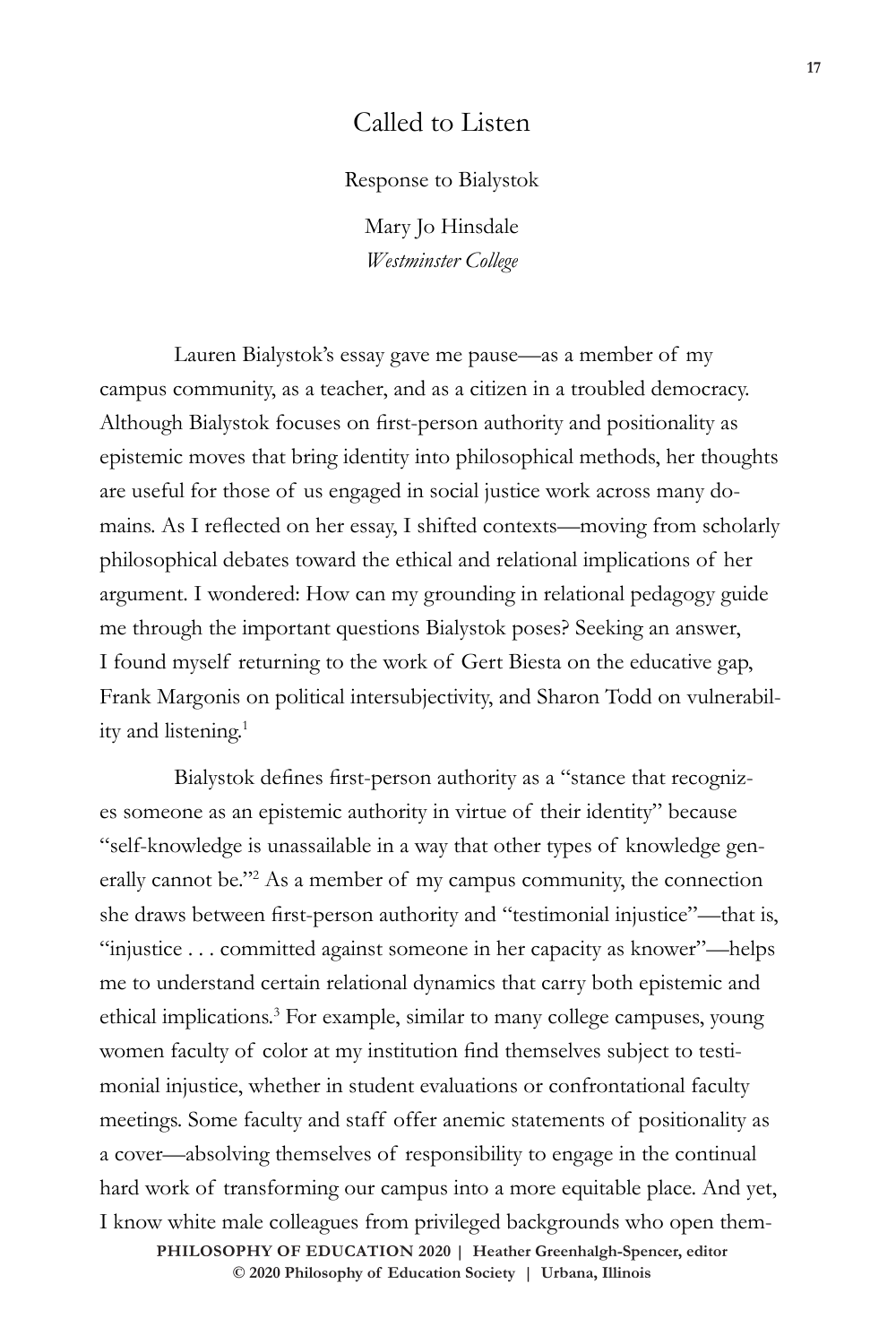selves to the possibility that there are teacher/student dynamics they do not, and cannot, easily see. When shown the relevant research, they are brought to accept the first-person authority of their colleagues, and willingly shift their views.

As a teacher, I am charged with helping undergraduates to see the complicated intersections of Science, Power, and Diversity. My teaching partner (an astronomer) and I hope they will come to understand that social justice concerns in science go far beyond matters of representation or exploitation: yes, there are far too few women in physics, but what would it mean to do critical, feminist research in physics? Yes, genetic research continually reproduces colonial relations with indigenous people, but is it possible to transform problematic scientific endeavors? Can we call them into question using indigenous epistemologies and develop research methodologies that serve the needs of marginalized communities?

To accomplish our goals, we take an expanded view of first-person authority, using it as a pedagogical tool to begin to chip away at our students' everyday conception of science as "objective" and "neutral." Rather than limiting first-person authority to self-knowledge, we affirm that to know from a marginalized social position is to know differently. "Outsider" knowledge can offer new scientific perspectives and new ways of solving problems, so we grant first-person authority to feminist and indigenous theorists, scientists, and statisticians. Among others, we read Karen Barad on teaching physics, Sara Giordano on the barriers revealed when one attempts to do neuroscience research using a critical feminist-informed methodology, Banu Subramaniam on identity and becoming a scientist, and Gregory Cajete on the philosophy of native science.4 We also honor students' first-person authority when they share lived experiences related to our course content, although we certainly ask them to dig a little deeper and reflect on those experiences in light of the theories they have learned in class.

And yet from the first day of class, I use my own positionality in ways that Bialystok asks me to re-consider. In her essay, she defines positionality as "the stance of disavowing one's authority by identifying oneself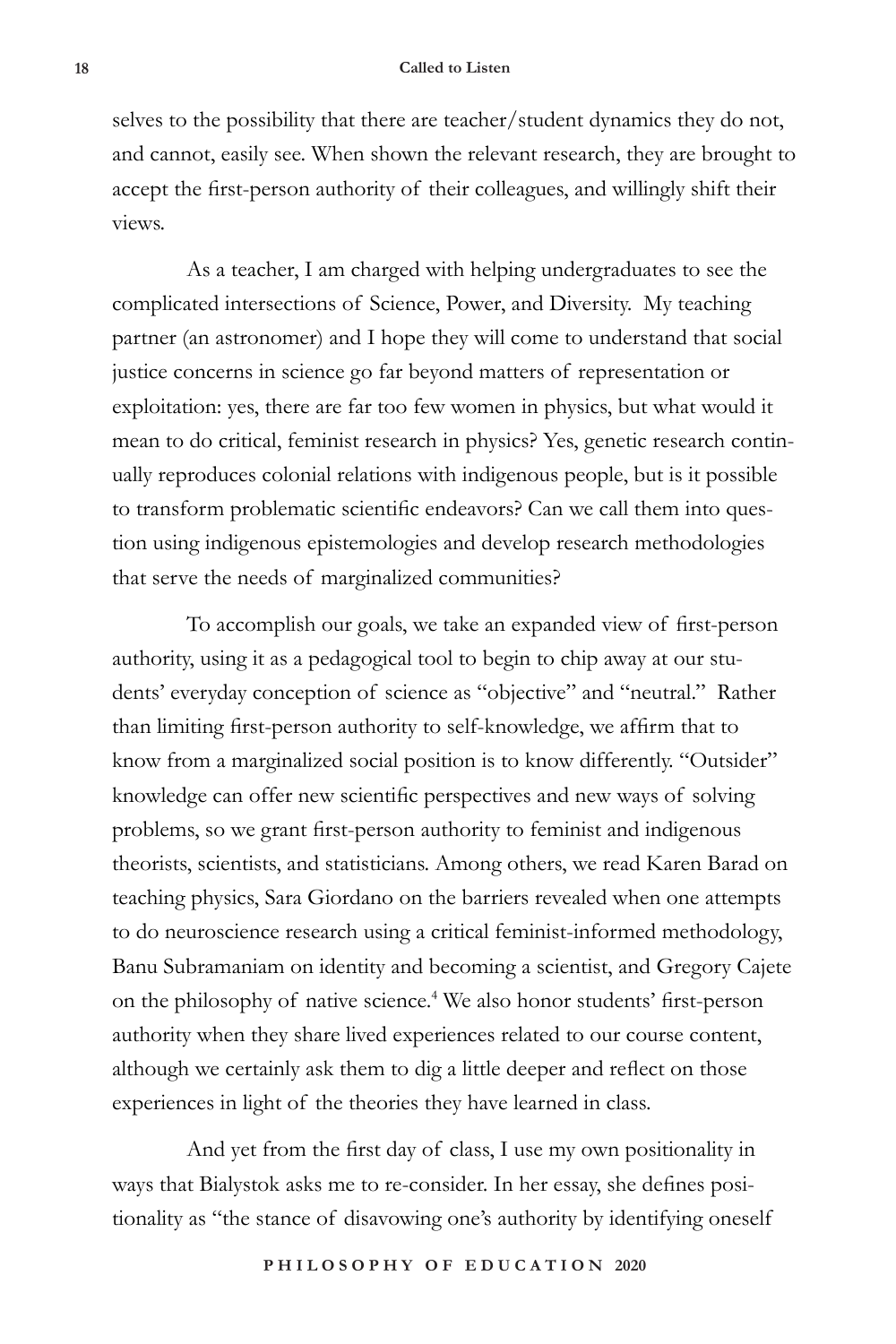## **Jo Hinsdale 19**

outside specified classes of marginalized people."<sup>5</sup> However, when I offer my various identities in class, I have a different, twofold intent. First, I hope to convey to white-identified students that I understand that I benefit from and am therefore complicit in—racialized systems of power, yet I hope to contribute in whatever ways I can to the decolonization of our institution. Second, I hope to create openings for more dynamic teacher/student relations across difference by communicating self-awareness, as well as my understanding that, as Bialystok writes, the classroom is "a context where the background conditions of unequal power are an exhausting, even prohibitive, hurdle for some people to even participate in an educational setting."6 She is quite right: my positionality statement does not confer "immunity from critique or inability to possess or acquire knowledge of a topic."7 I may hope to convey my commitment to increasingly ethical relations with people from marginalized groups, but that requires vigilance: calling myself into question again and again, and a willingness to learn from the Other.<sup>8</sup>

A colleague of mine provides an apt example of vigilance and a willingness to learn from students. Irene is an older white woman from a highly educated family; to look at her, you would not think immediately "here is an ardent social justice activist."9 Yet, she is known on our campus for her support of marginalized students, particularly Latinx students. In spite of her social position and the power differential between her and the students, she signals her openness in myriad ways: her history of work in Central America and her fluency in Spanish, the art on her office walls, the activist, social-justice orientation of her course content. Recently, she told me that one of her queer-identifying students was hurt she had mentioned "preferred" pronouns—rather than simply "pronouns" —as the class started a "getting to know you" exercise early in the semester. Irene's student asked a peer to explain their concern after class, and Irene's response to this challenge was to apologize and to thank the student for teaching her. Given her expertise in critical pedagogies and her long history of self-reflection, Irene maintains an open, vulnerable stance toward her students that allows them to challenge her, and she was responsive to their critique.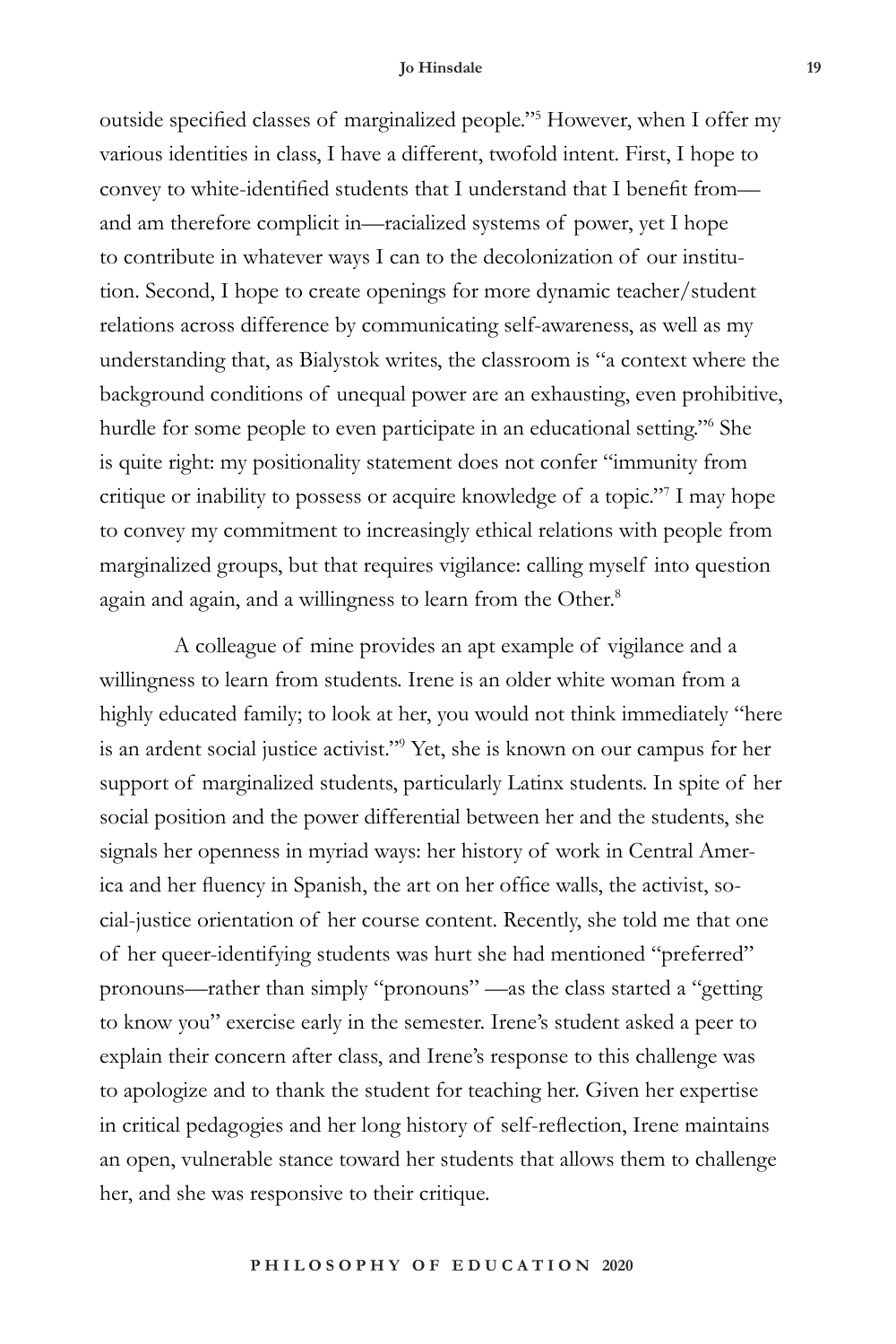## **20 Called to Listen**

Rather than a bridge to social justice education, Bialystok conceives of first-person authority and positionality statements as ways we might learn to "mind the gap" between two separate individuals. For me, however, Bialystok's metaphor immediately brought to mind the dynamic, intersubjective gap in which teacher and student are called into being by one another. In "'Mind the Gap!' Communication and the Educational Relation," Gert Biesta concludes that education "exists only in and through the communicative interaction between the teacher and learner," and the relation between teacher and learner "is only possible because of the existence of the unrepresentable, transformative gap, a space of enunciation that cannot be controlled by any of the partners in the interaction. . . ."10 According to Biesta, the separation between the two is a necessary condition for the educational relation to arise, and that indeed, education is located in the gap, a space of intersubjectivity "where people—individual, singular beings—can reveal who they are, can 'come into presence.'"11 It is a space of agency for both the teacher and the student. Irene's relations with her students are, in my view, a living example of intersubjectivity.

However, Frank Margonis reminds us that the enunciative gap, this space of possibility and agency, is haunted by the "deep relational wounds" and ghosts of our nation's colonial history.<sup>12</sup> These wounds are easily reopened in educational encounters, and manifest within the gap as tensions that must be addressed. Margonis' concept of political intersubjectivity asks educators to hesitate—before we enter into the educative gap, we must consider both our own positionality and what we do not, and often cannot, know about our students. We must, as Cris Mayo admonishes, hold a "suspicion that one does not know as much as one thinks one knows."13 If we can maintain a suspicious stance toward ourselves, and simultaneously remain aware of "the felt weight" of the Other, it becomes more possible to remain open to the mysterious Other in all their alterity, and to respond with care and humility as Irene was able to do.<sup>14</sup> I hear Margonis and Mayo in Bialystok's call to mind the gap between ourselves and others from different social locations. The sociohistorical gap requires our attention, but it also opens the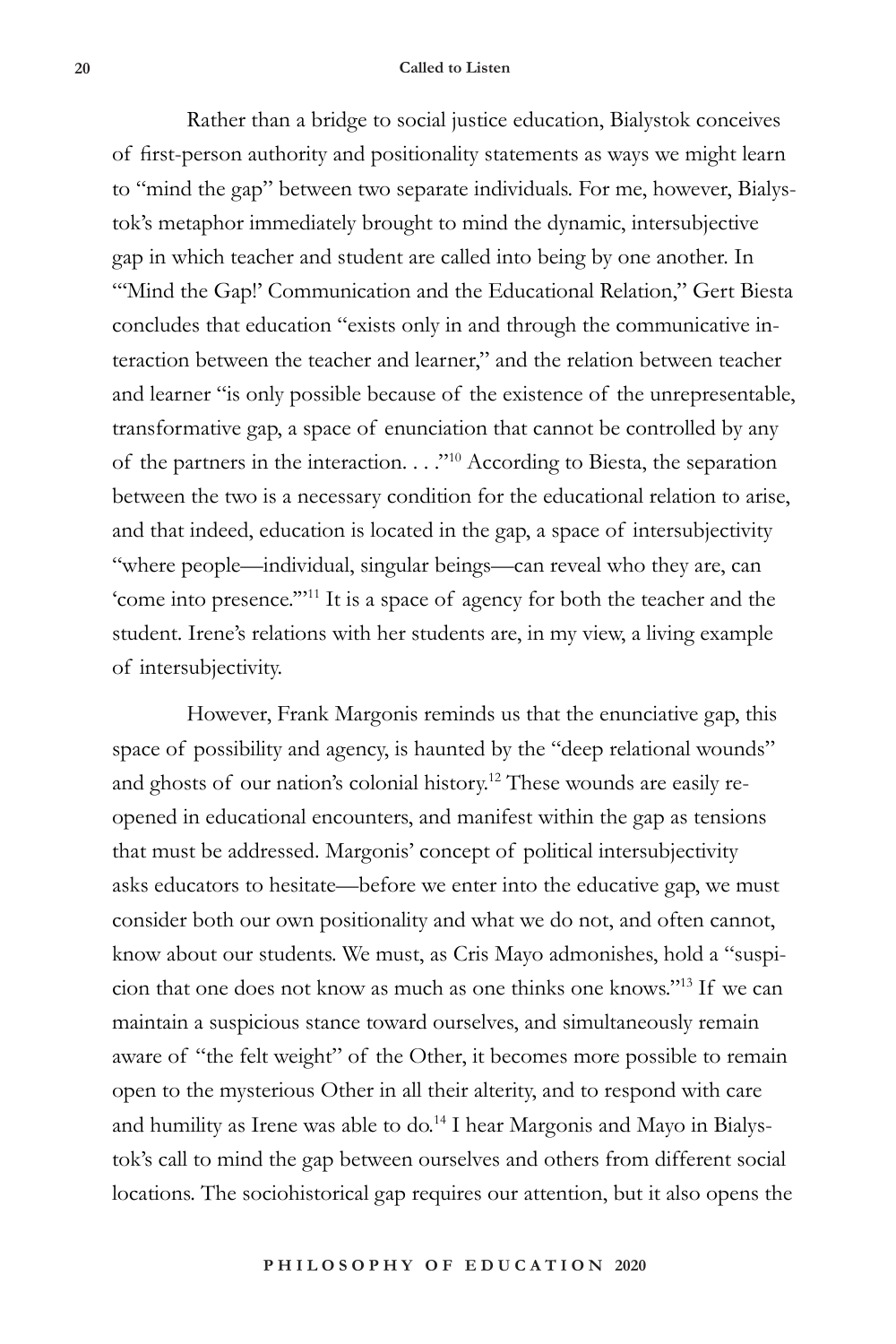## **Jo Hinsdale 21**

possibility for transformative learning such as my friend Irene experienced. Her mindfulness of the many-layered gap is something I strive to emulate.

Although I understand Bialystok's concern that positionality statements can easily become pro-forma gestures, I remain optimistic that if done with care and vulnerability, they may continue to be useful teaching tools. My declaration of social position must be backed with a commitment to sounding the depths of meaning in my identity, to enter the "deeper philosophical work that we ought to do."<sup>15</sup> The first step may be to announce my heritage, and to acknowledge the unceded land on which our college stands. But I, as a descendant of white settler colonialism, must continue to openly share the ongoing process of calling myself into question as I listen to the Other. The enunciative gap is the only location where this can take place. Perhaps Bialystok's "modest sign" of "Mind the Gap" is foundational if there is ever to be a firm footing on which a bridge may be constructed.

With Bialystok, I lament the "fractured discourses and accusations of political and academic failure," but collegial faculty (and philosophers) offer a tentative way forward.16 Maybe it all comes down to realizing the gap calls us to listen deeply, and to be open to being called into question by the Other. Sharon Todd asks: "What is it we listen to when we listen? What effects does listening have on the one who listens? How does listening contribute to establishing a specifically ethical attentiveness to difference?"<sup>17</sup> Todd pulls these strands together in a "notion of listening that does not merely respect the Other's alterity but indeed *attends* to it."18 As listeners, we accept that the Other presents us with a world we cannot share: the student, the trans philosopher, the Other, is unknowable, yet we can learn from them as we listen and remain open to the Otherness of the Other. As a citizen of a deeply troubled democracy, I know that attentive, open listening is in ever-shorter supply, and it can be frightening to contemplate being open to Others' pain. But the act of listening to alterity can change us, and perhaps we may find the democratic renewal we crave, if we will only take the risk.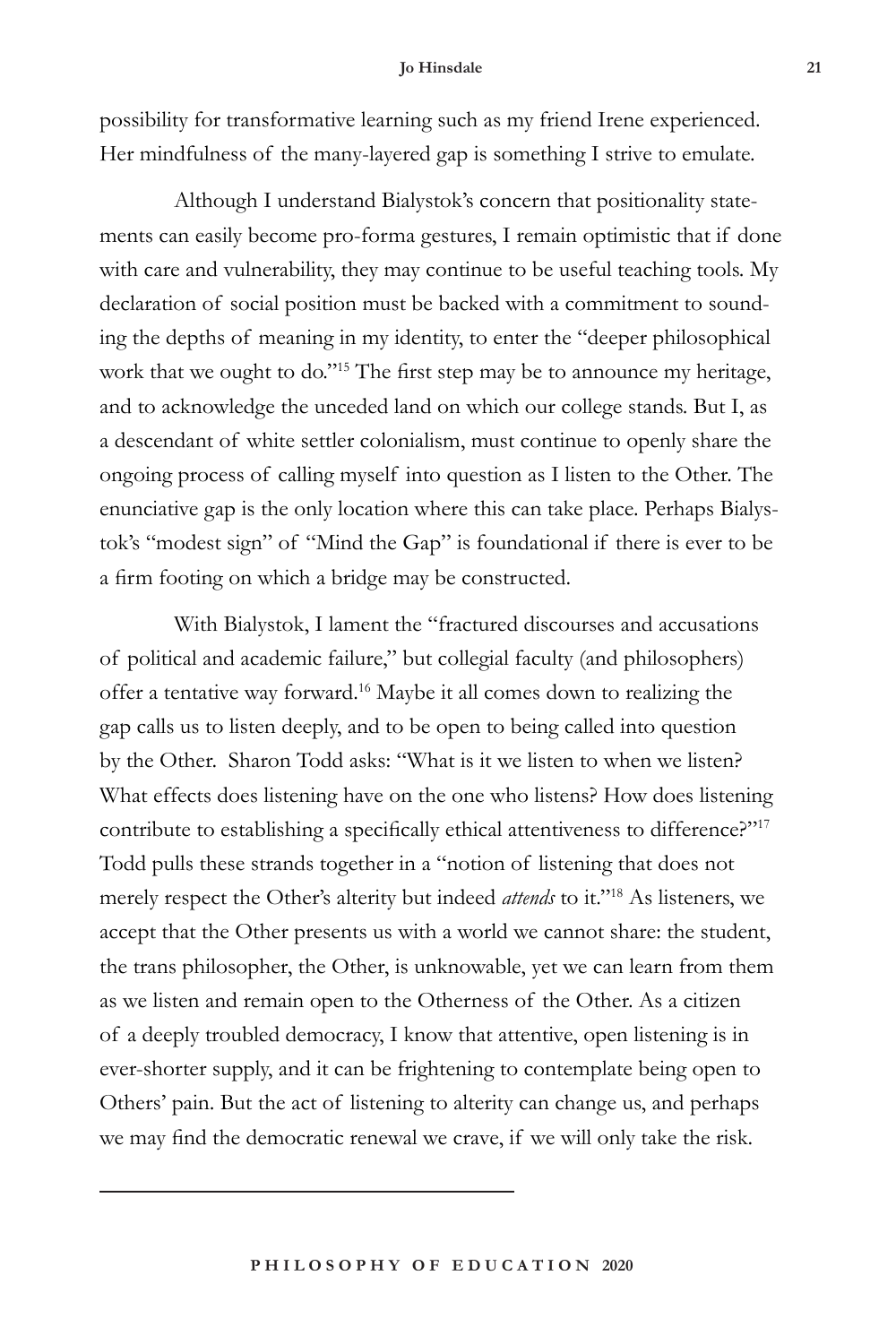1 Frank Margonis, "Addressing Students Responsively and Critically," in *Philosophy of Education* (Urbana-Champaign: University of Illinois, 2011); Gert Biesta, "'Mind the Gap!' Communicaton and the Educational Relation," in Charles Bingham and Alexander Sidorkin (eds.), *No Education without Relation* (New York: Peter Lang, 2004); and Sharon Todd, *Learning from the Other* (Albany: SUNY Press, 2003).

2 Lauren Bialystok, "First-Person Authority and Positionality as Bridges in Social Justice Education, "*Philosophy of Education* 76, no. 2 (2020).

3 Bialystok, "First-Person Authority."

4 See Karen Barad, "Reconceiving Scientific Literacy as Agential Literacy, or Learning How to Intra-act Responsibly Within the World," in *Doing Culture + Science*, ed. by Roddey Reid and Sharon Traweek. NY: Routledge, 2000.; Sara Giordano, "Scientific Reforms, Feminist Interventions, and the Politics of Knowing: An Auto-ethnography of a Feminist Neuroscientist" *Hypatia* 29, no. 4 (Fall 2014); Banu Subramaniam, *Ghost Stories for Darwin: The Science of Variation and the Politics of Diversity* (University of Illinois, 2014); Gregory Cajete "Philosophy of Native Science" in *American Indian Thought,* ed. by Anne Waters. Malden, MA: Blackwell, 2004; Maggie Walter and Chris Andersen (eds.), *Indigenous Statistics: A Quantitative Research Methodology* (NY: Routledge, 2016).

5 Bialystok.

6 Bialystok.

7 Bialystok.

8 See Todd's discussion of Kelly Oliver's *Witnessing*, p. 80, 87.